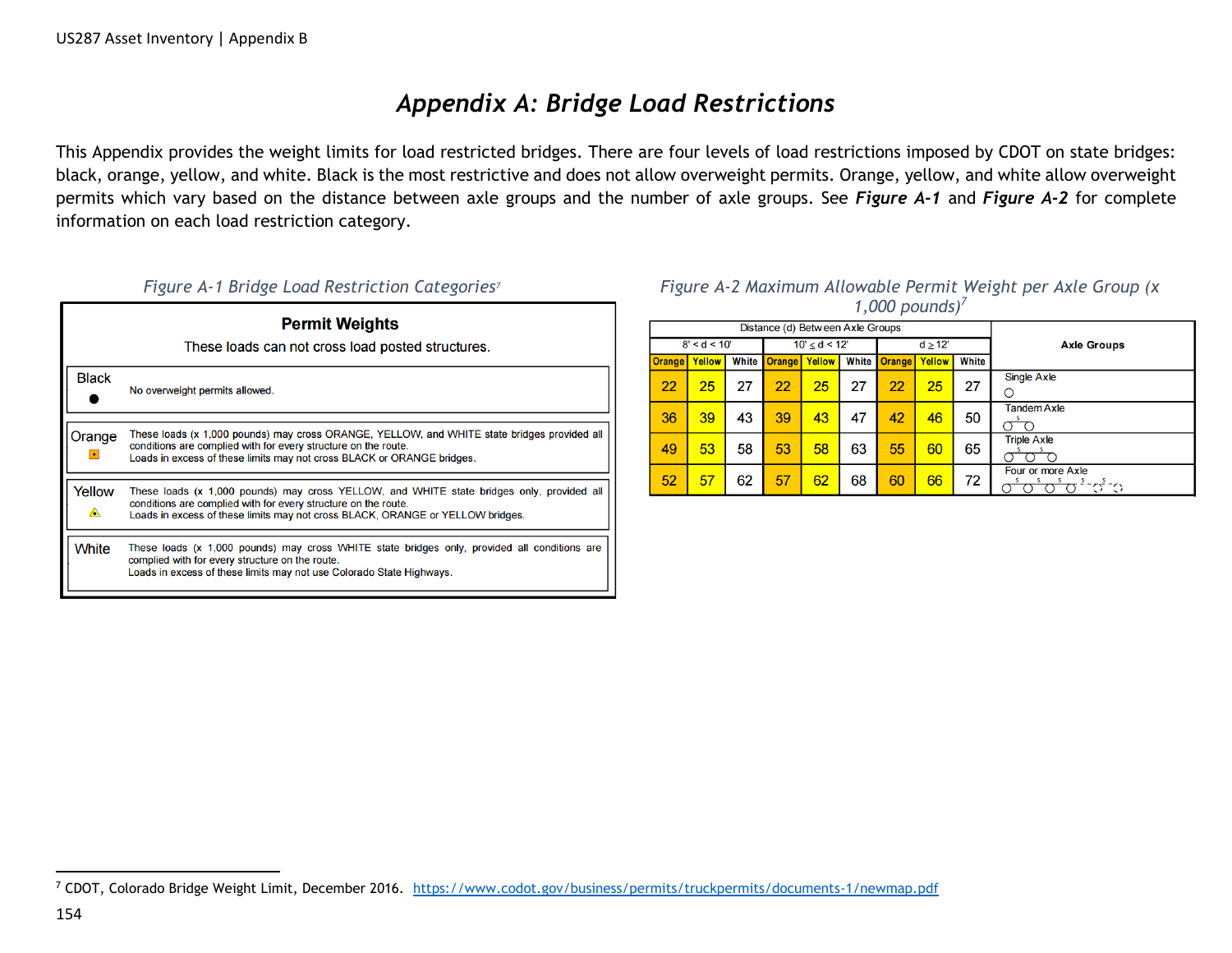$\overline{a}$ 

# *Appendix B: Drivability Life*

CDOT uses Drivability Life to assess pavement condition on state-maintained facilities. As explained in CDOT's 2016 Transportation Deficit Report,<sup>8</sup> Drivability Life indicates how many years a highway segment will have acceptable driving conditions. The three rating categories of High, Medium, and Low are determined based on pavement smoothness, surface cracking, rutting, and safety. Pavement rated as High is predicted to have acceptable driving conditions for at least 10 years. Pavement rated as Medium is predicted to have acceptable driving conditions for four to 10 years. Pavement rated as Low is predicted to have fewer than four years of acceptable driving conditions. A rating of Low does not mean the highway is impassable. However, the pavement condition may require drivers to reduce speeds to navigate around potholes and other types of pavement damage.

<sup>8</sup> CDOT, 2016 Transportation Deficit Report, 2016.<https://www.codot.gov/programs/BridgeEnterprise/resolutions/2016/transportation-deficit-report.pdf>